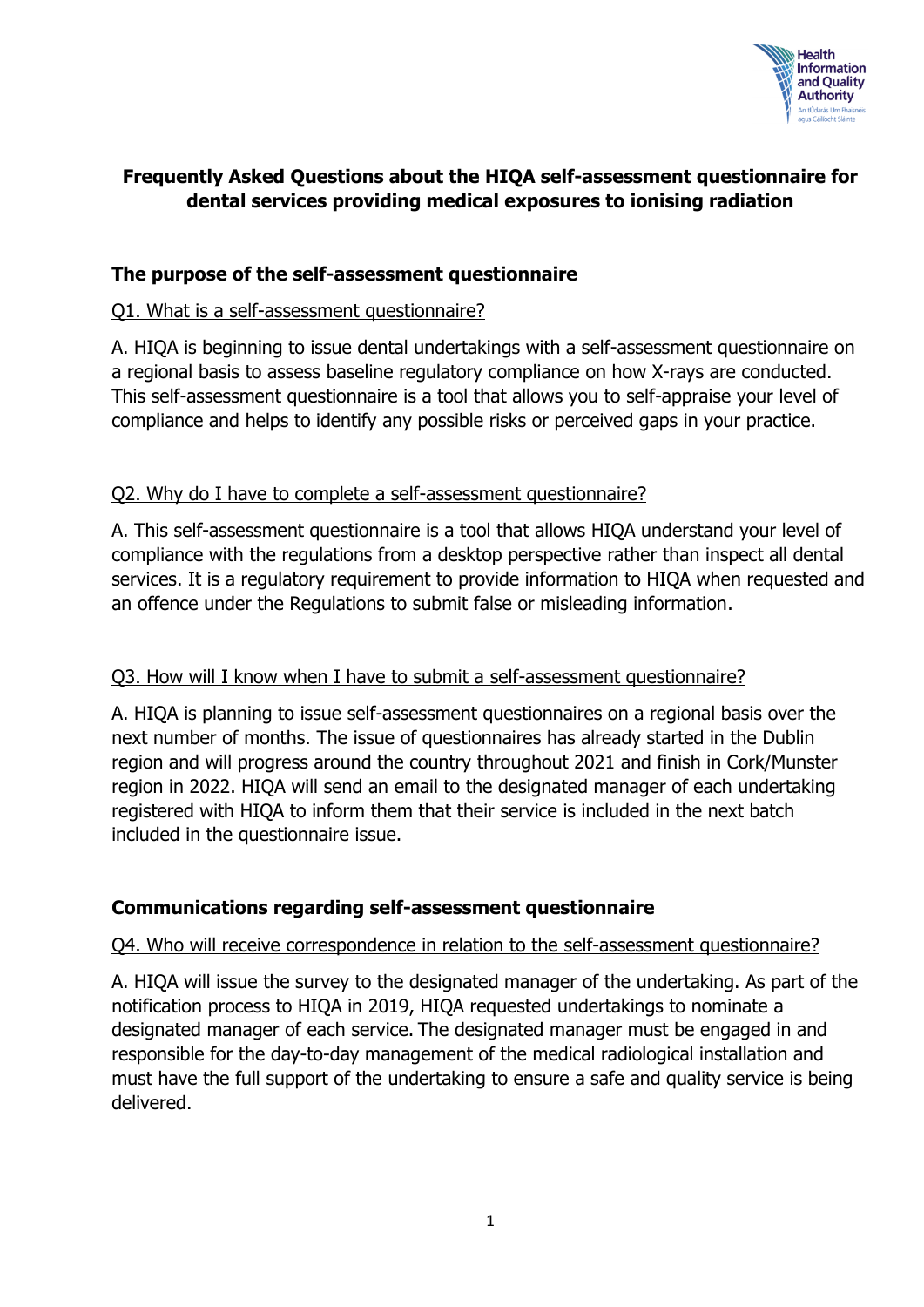

## Q5. I can't remember who I listed as Designated Manager?

A. It is advisable that each undertaking locally save a softcopy version of their completed Declaration of undertaking (NF200) notification form sent to HIQA and review to determine who has been listed in contact details. For data protection issues, it is not always possible to share information with those that are not listed in the NF200 form.

## Q6. Why am I listed as a designated manager?

A. You were identified by your undertaking as a key stakeholder for communications as part of the declaration process of undertakings that carry out medical exposure to ionising radiation. Depending on the practice, this may be the principal dentist, practice manager or other suitable representative. Please see the Undertaking information handbook on the HIQA website for more information.

Q7. I have received an email that tells me the service in which I work will receive a selfassessment questionnaire. What do I do next?

A. There is no action to be taken upon receipt of this first email. However, if you believe you a different individual should be listed as designated manager then the undertaking needs to update relevant contact details so our directory is kept up to date. See [www.hiqa.ie](http://www.hiqa.ie/) on how to submit NF201 change of details forms.

# **Portal access to submit self-assessment questionnaire**

### Q8. Why have I received an email from Portal Support?

A. Once HIQA has informed you that your service will be included in the coming batch release, the HIQA Portal support team will communicate with you in order to activate your portal access to submit the questionnaire. Once you have been sent a link from 'PRISM Master Owner' account management, you will have 72 hours to activate the account and set your own personalised password. You will need to do this within the 72 hour time frame or the invitation to activate your account will become void.

#### Q9. I wasn't able to activate my access in the 72 hour slot. What do I do?

A. If you are not able activate your account in this timeframe, the HIQA Team will continue to assist you with this process. The HIQA Portal support team will send another link automatically. It is important to note that your account will need to be activated before your self-assessment questionnaire is issued.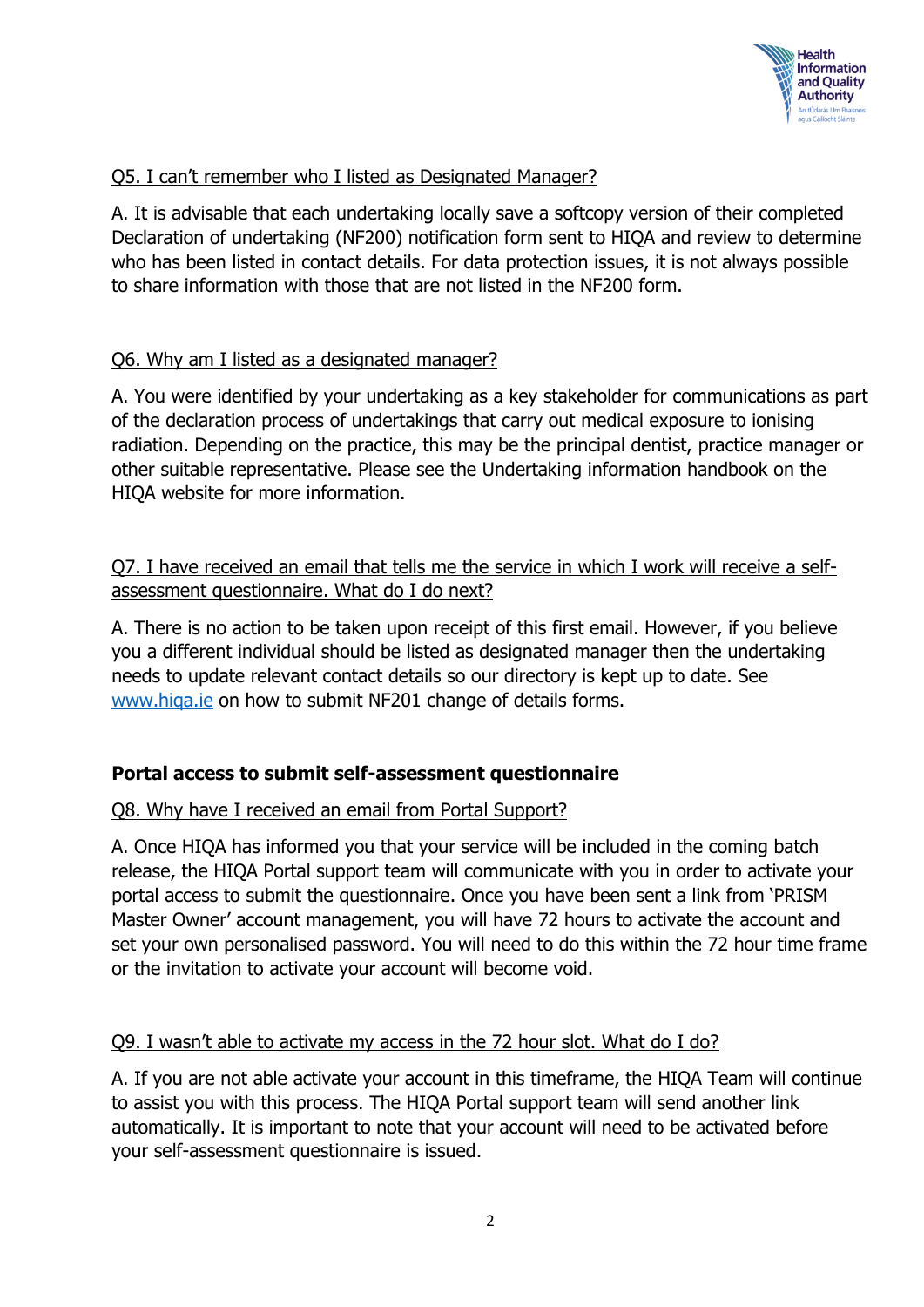

Q10. I want to give another person access to assist in filling out the self-assessment questionnaire, how do I create a subaccount?

A. As part of the "super-user" access rights to your personalised Portal Account, you may request access rights to the portal system for an additional individual to become a sub-user. Before requesting access for an authorised sub-user, you should ensure this individual has the sufficient knowledge and technical expertise to submit information such as incident notifications and questionnaires as required by HIQA on behalf of your facility. Please note that HIQA portal access can only be granted if authorised by the designated manager through their super user portal access. We do not currently accept individual email requests or individual registrations through portal.

Q11. How do I change incorrect information on the Portal, for example incorrect Undertaking Name or Facility Name?

A. See [www.hiqa.ie](http://www.hiqa.ie/) on how to submit NF201 change of details forms.

## **Filling out the self-assessment questionnaire**

Q12. I have now activated my registration on Portal and have now received an email saying that I must fill out a self-assessment questionnaire. I have logged into Portal but can't find the questionnaire?

A. Once portal access has been activated, HIQA will issue a further email when the selfassessment questionnaire is available. To access your self-assessment questionnaire on portal, please go to [www.hiqa.ie](http://www.hiqa.ie/) and select **'Login to Provider Portal'**. Sign in to your account using the username and password set through account activation and you will find the questionnaire available for completion under **'Draft Notifications'** tab in portal. You will have 28 days to complete the questionnaire and submit to HIQA.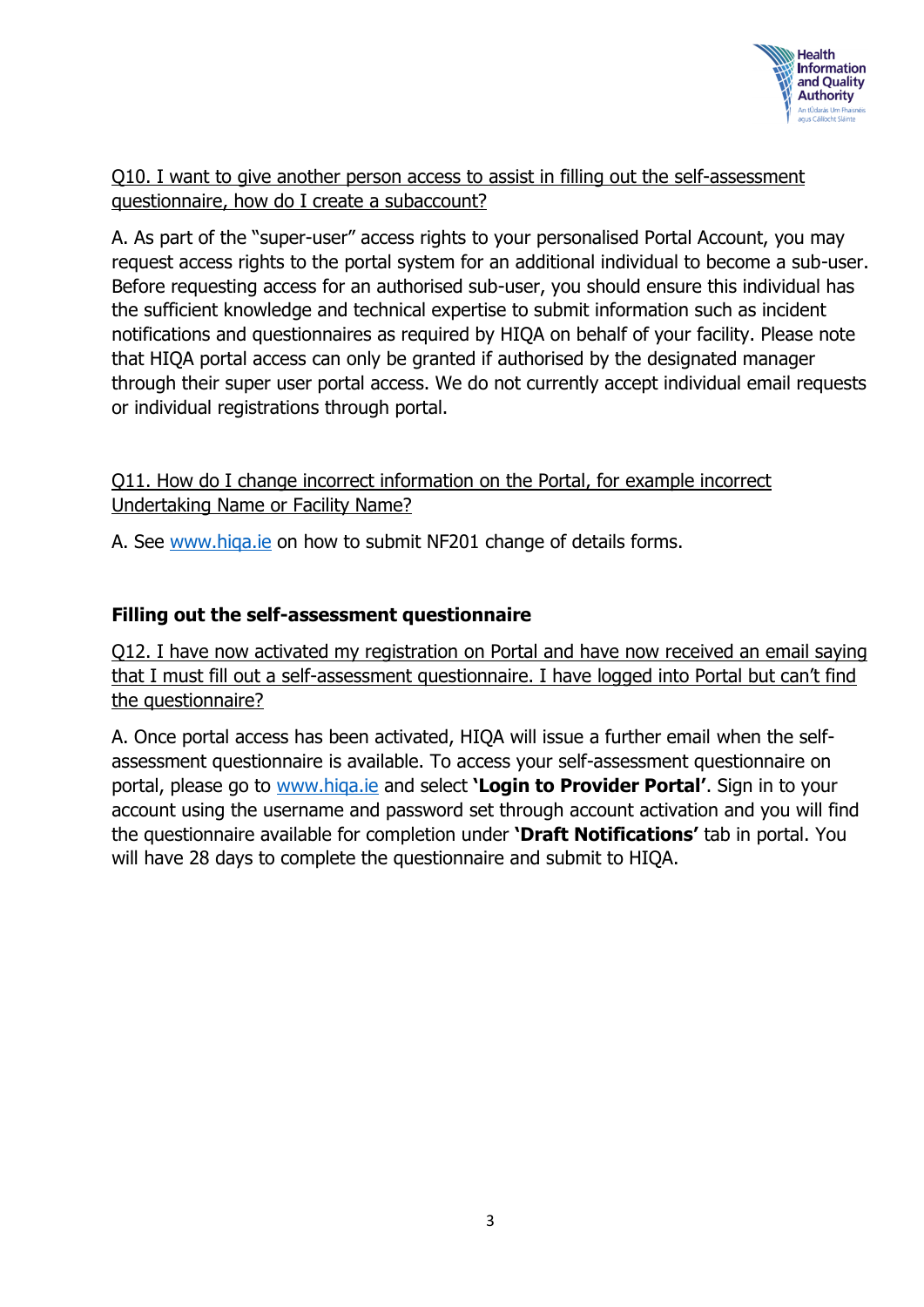



# Q13. I have more than one practice, how do I switch between them on Portal?

A. On the top right hand where your service or organizational service value is located, you can click the arrow and access questionnaires for all the services for which you are listed as designated manager and submit questionnaires for each service.

# Q14. I can't see a self-assessment questionnaire for all the services for which I am designated manager?

A. If you are listed as designated manager for more than one service, only one portal access is required and this access will allow you switch between services. However, as the rollout of the self-assessment questionnaires is on a batched basis, all your self-assessment questionnaires may not be issued at the same time. You will get another email alerting you to the availability of the self-assessment questionnaire when it has been made active. Please contact [radiationprotection@hiqa.ie](mailto:radiationprotection@hiqa.ie) if you have further issues.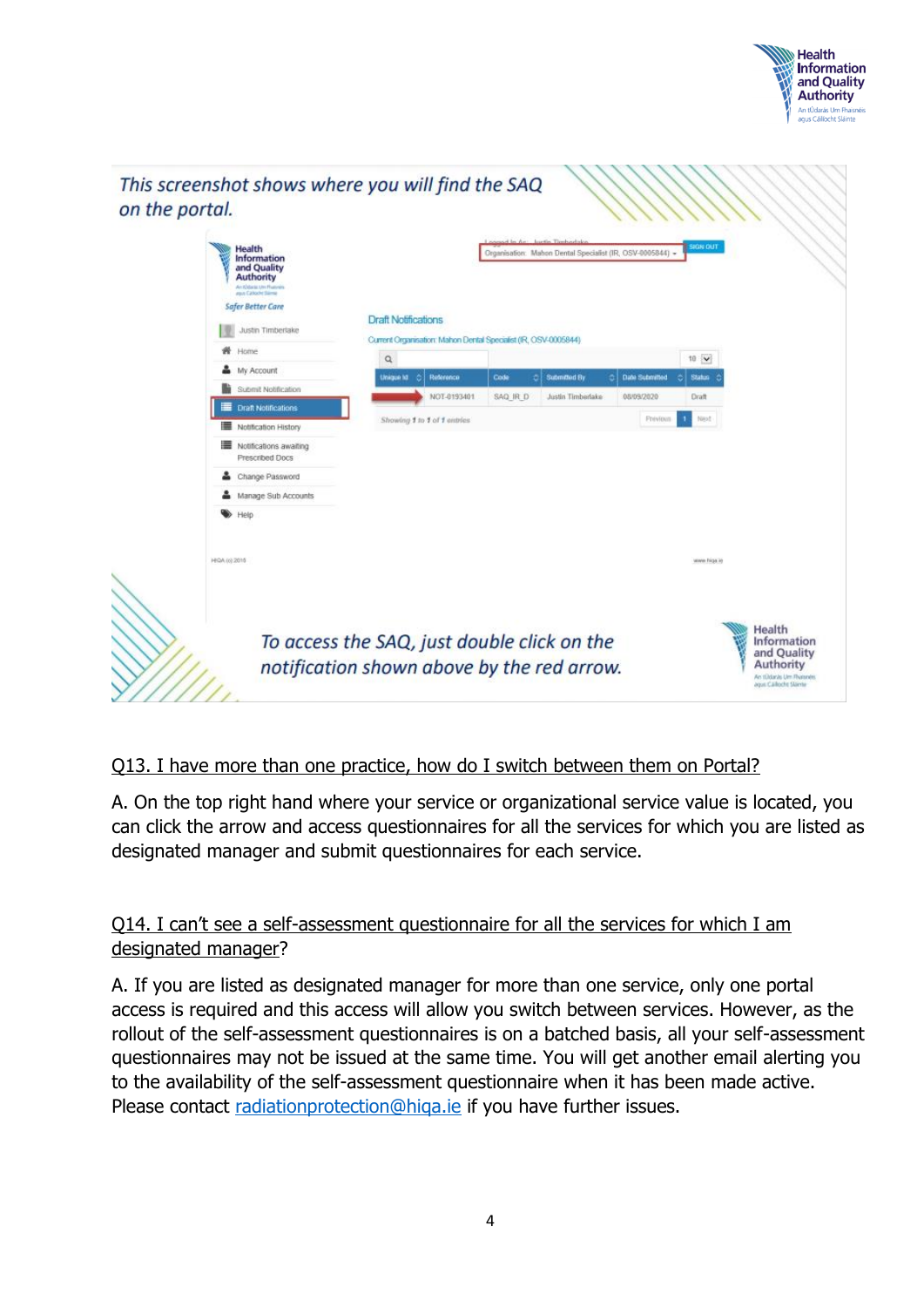

## Q15. Why does the self-assessment questionnaire not include all Regulations?

A. The self –assessment questionnaire has been streamlined to include the key baseline questions relating to dental exposures rather than all the regulations available under SI 256 of 2018.

### **General queries**

### Q16. Why have I not received portal access for all my facilities?

If you are listed as designated manager for more than one service, only one portal access is required and this access will allow you switch between services.

#### Q17. I no longer work at this practice and have received an email– what should I do?

A. If you have received an email about a self-assessment questionnaire for a service for which you no longer work, it is likely that the undertaking has not updated contact details for the service. In this instance, please contact radiationprotection@higa.ie

## Q18. I don't think I should be an undertaking, as I only work in the practice as an associate?

A. An undertaking is defined in Regulation 2(1) as 'a person or body who, in the course of a trade, business or other undertaking (other than as an employee), carries out, or engages others to carry out, a medical radiological procedure or the practical aspects of a medical radiological procedure. Responsibility in law rests with the individual or entity to determine what constitutes an undertaking under the regulations. There may be instances where a principal dentist or undertaking, depending on the situation, takes responsibility for associate dentists engaged in the practice. In making the declaration, the principal dentist must satisfy itself that, irrespective of the manner of engagement or employment with those that carry out medical radiological procedures, they have robust oversight arrangements in place to ensure that those carrying out medical radiological procedures comply with the Regulations and in so doing accepts responsibility for compliance with the Regulations.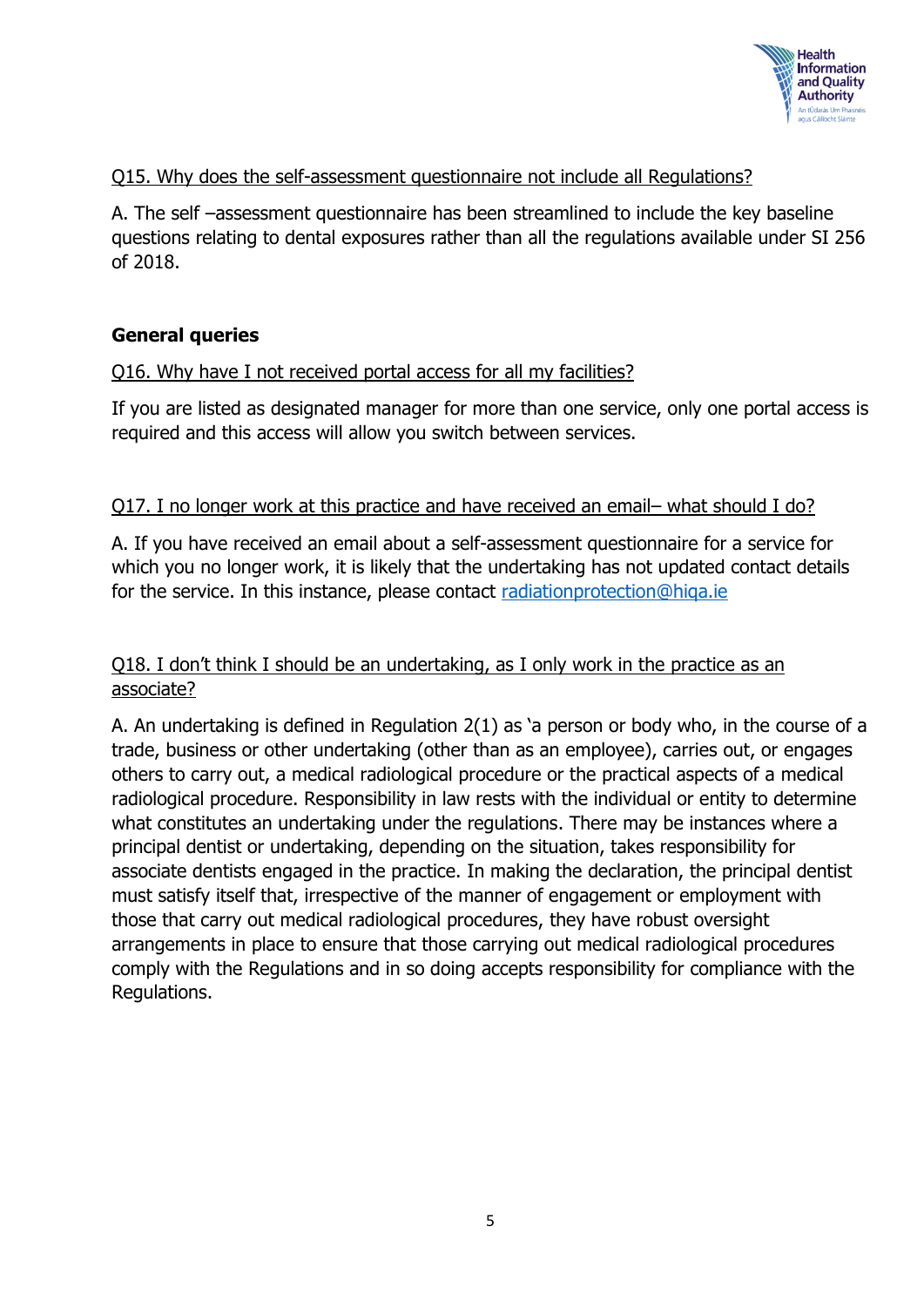

Q19. I haven't received a self-assessment questionnaire yet but everyone else in the practice has?

A. This may arise if each sole trader dentist within a practice has declared separately as undertakings but you have not registered with HIQA as an undertaking. Please contact [radiationprotection@hiqa.ie](mailto:radiationprotection@hiqa.ie) for more information.

Q20. We have been given access to the portal to complete the self-assessment for dental imaging excluding cone beam computed tomography, however we also carry out CT scans in the practice- what should we do?

A. Please contact [radiationprotection@hiqa.ie](mailto:radiationprotection@hiqa.ie) who will cancel the current questionnaire. You will need to update information for the service and add in CT as a service type in addition to standard dental imaging. HIQA will then reissue the correct self –assessment questionnaire for your service.

Q21. I have already submitted the questionnaire, but realise I made a mistake when answering one of the questions. Is it possible to edit it at this point?

A. You can edit a draft self-assessment questionnaire at any point prior to submitting however once the notification is submitted, it can't be edited. Please contact [radiationprotection@hiqa.ie](mailto:radiationprotection@hiqa.ie) who will advise you on how best to proceed.

Q22. Can I submit the self-assessment questionnaire via post?

A. The self –assessment questionnaire can only be submitted through the HIQA portal system.

Q23. A self-assessment questionnaire was sent to a dentist who no longer works at this practice and we no longer have contact with, what do we do?

A. Please contact radiationprotection@higa.ie who will advise you on how best to proceed